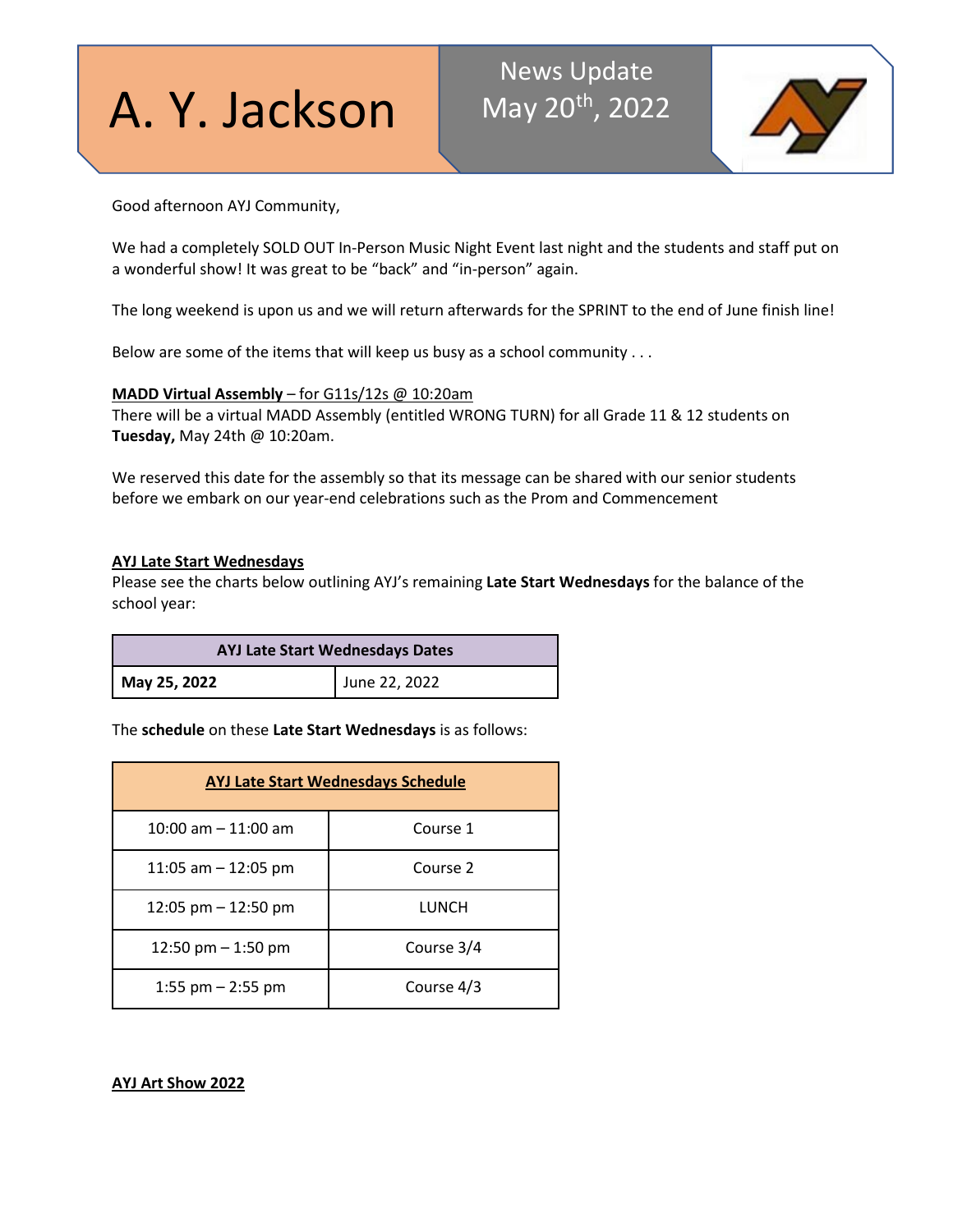The AYJ Arts Department is pleased to share the details of the 2022 Art Show - En Route. The show will be taking place in person on **Thursday May 26th from 6-9pm**, and will celebrate the achievements of our Visual Arts, Dance, and Drama students. Tickets will be available to purchase on School Cash Online for \$5 starting on May 9th. We ask that you please show proof of online ticket purchases at the door on the event day. Tickets will also be available to purchase at lunch the week of the event or at the door. We can't wait to celebrate all of the amazing artistic talent at AYJ!

#### Link opens on May 9<sup>th</sup>:

<https://tdsb.schoolcashonline.com/Fee/Details/125184/153/False/True>

#### **See Poster Below**

#### **The Hot Potato Initiative**

The Hot Potato Initiative is a student lead non-profit organization working to educate & engage young Canadians in the conversation about homelessness. Our new AYJ chapter will be hosting a classroom cash/change collection to raise money for people experiencing homelessness right here in Toronto. Our donations will be given to Covenant House in support of the many initiatives they have around the city. Donation collection will happen between May 24th – June  $1<sup>st</sup>$  in period A classes. We want to thank Ms McKendrick for taking this on.

#### **See Poster Below**

#### **AYJ Student Vote**

From Thursday 26<sup>th</sup> – June 1<sup>st</sup> student volunteers will be coming around to period 1 classes for students to mock vote! Voting shouldn't take long. This vote will help students understand the voting process from start to finish and it will be interesting to see who our student population will elect! For more info see Ms Wooldridge, Ms Gerhard or Ms Melessenakis.

#### **See Poster Below**

#### **Ongoing Yearbook Sales**

Cash on-line has been re-opened so students/families can purchase a yearbook (link is below). Our early bird incentive deadline has passed and the cost is now \$40.

#### <https://tdsb.schoolcashonline.com/Fee/Details/115560/153/False/True>

#### **AYJ Graduation Ceremony IN-PERSON, Wednesday, June 29th @ 2pm**

We are pleased to be able to confirm that we are now able to announce the details of our return to an IN-PERSON Graduation Ceremony on Wednesday, June 29<sup>th</sup> @ 2pm. We are lucky to be hosted by the Crystal Fountain Event Venue in Markham (see address below).

All eligible graduates will need to login to their SchoolCashOnline accounts to access this item.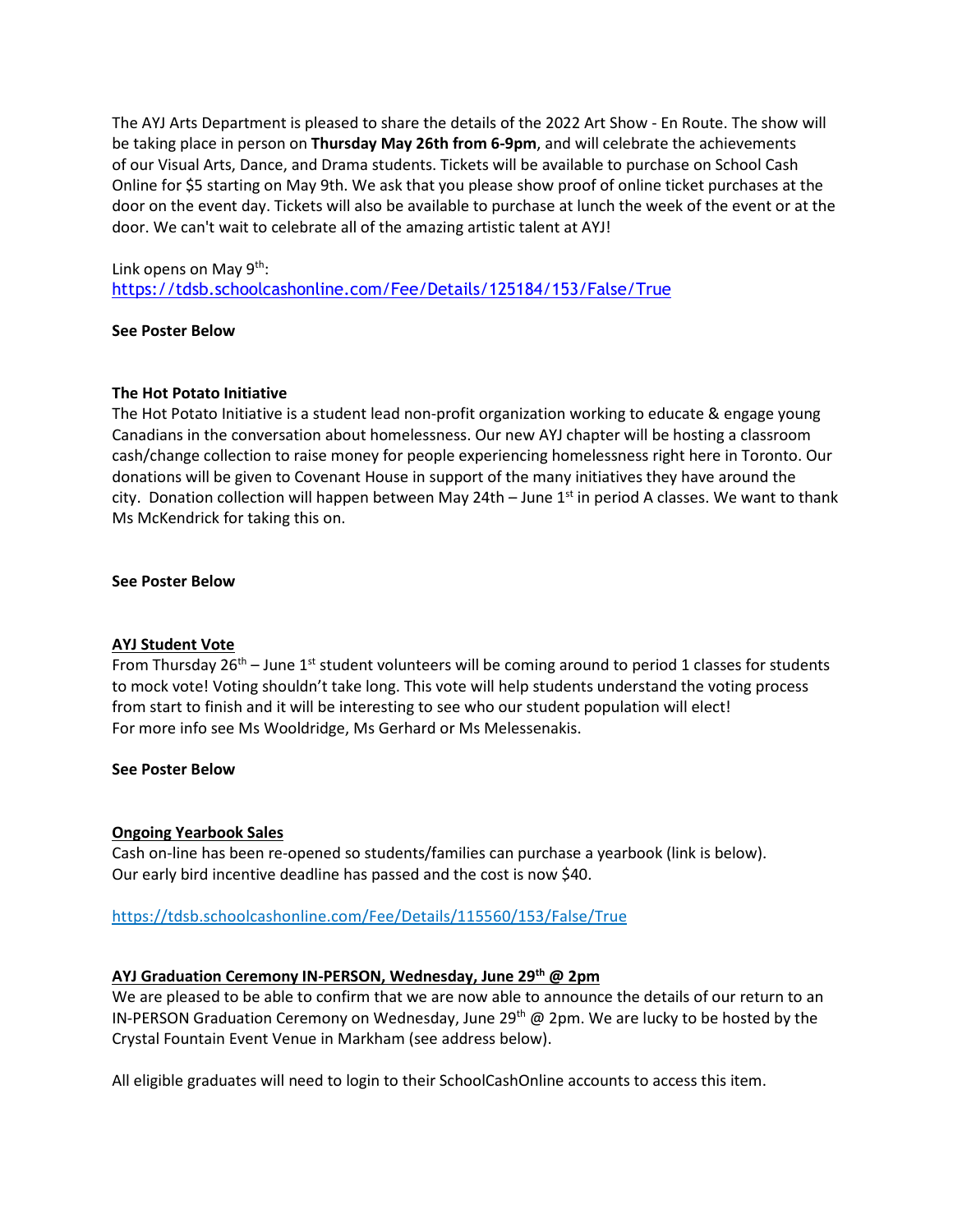(Please note that if the item does not appear as an option on your account, you will need to be added to the Grad/Potential Grad Student List. Contact the office for details)

Link:<https://tdsb.schoolcashonline.com/>

The cost for this event is \$20 per grad (includes ceremonial cap & gown – mandatory). Each graduate will also be able to purchase 2 guest tickets (maximum) at an additional cost of \$20 per ticket.

\*\*Important: When completing your purchase, please enter student's: Legal First Name and Legal Last Name where it says : "Who are you purchasing this for?"\*\*

Due to the limited number of seats at Crystal Fountain, only 2 guest tickets will be available to each graduate to purchase. In the very unlikely event that a few additional tickets become available, a subsequent sales process will be created and additional tickets will be sold on a first come, first served basis.

#### **Event Details:**

AYJ Graduation Ceremony Wednesday, June 29, 2022 Crystal Fountain Event Venue 60 McDowell Gate Markham, ON L6G 1B5

#### **SickKids COVID-19 School Testing Program**.

Our partners at SickKids would like to obtain feedback about the SickKids COVID-19 School Testing Program from the students, staff and the families at A Y Jackson Secondary School.

They wanted to thank us for our participation in the SickKids COVID-19 Saliva PCR Test Kit Program. Our feedback is important to SickKids! 

They kindly ask that you follow the link below and complete the short survey below (approx. completion time 5-10 minutes). 

At the end of the survey there will be an opportunity to enter your name in a draw to **WIN 1 of 2 \$100 Starbucks gift cards.**

Please complete the survey by **May 24.**

<https://surveys.sickkids.ca/surveys/?s=3TPYLWJX3KMPHAM4>

#### **Important Upcoming Dates**

| Monday, May 23rd                |  |  |
|---------------------------------|--|--|
| Tuesday, May 24 <sup>th</sup>   |  |  |
| Wednesday, May 25 <sup>th</sup> |  |  |
| Wednesday, May 25 <sup>th</sup> |  |  |

**Stat Holiday – Schools CLOSED, NO CLASSES MADD Virtual Assembly – for G11s/12s @ 10:20am AYJ Late Start Schedule** – classes begin at 10:00am **AYJ Relay for Life Fundraiser**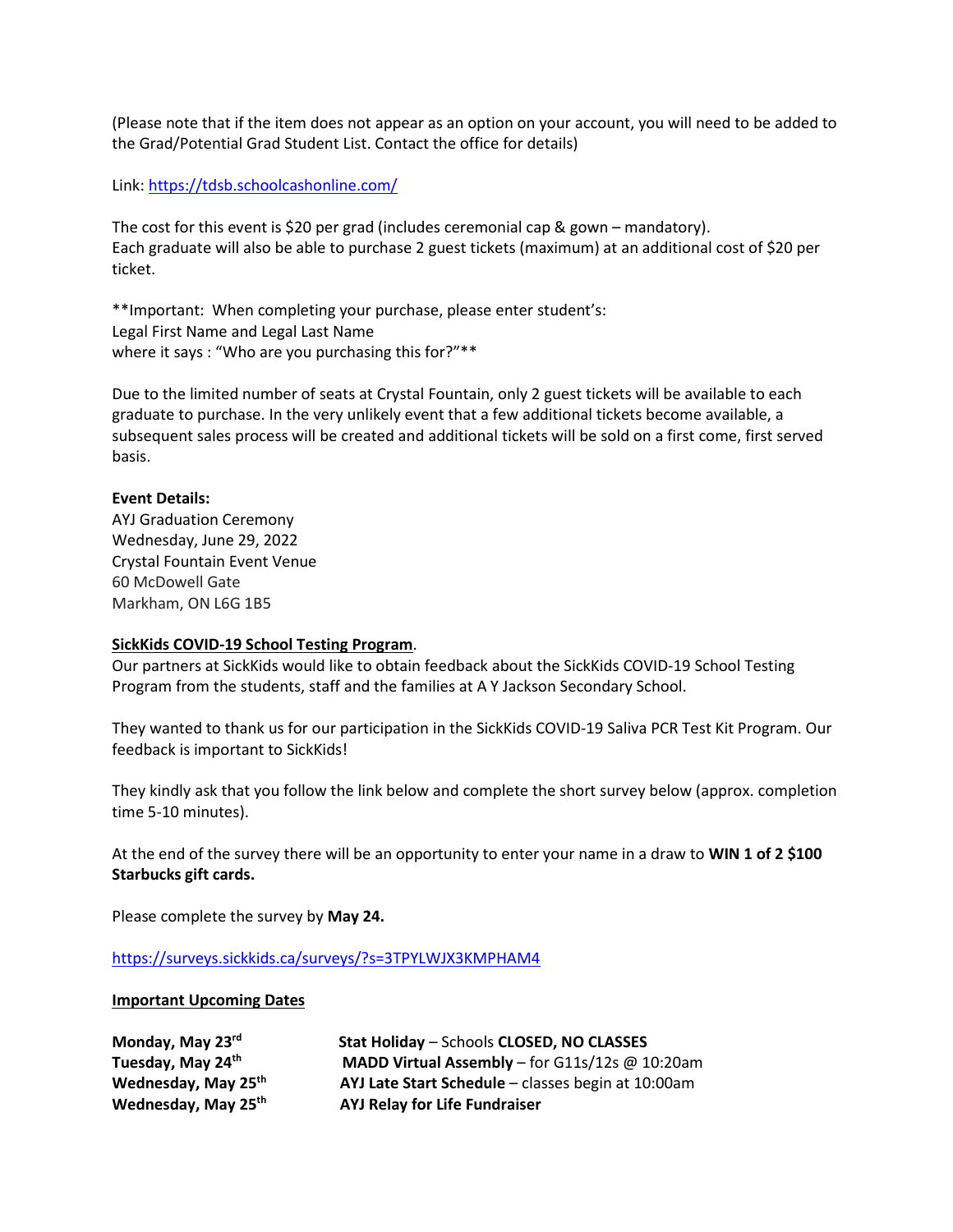**Wednesday, June 1st AYJ Prom** 

**Thursday, May 26<sup>th</sup> AYJ Arts Night** – 6pm to 9pm, see item above

#### **Asian Heritage Month at the TDSB - May 2022**

**Asian Heritage Month is recognized formally throughout Canada through an official declaration that was signed in May 2002 [\(https://www.canada.ca/en/canadian-heritage/campaigns/asian-heritage](https://www.canada.ca/en/canadian-heritage/campaigns/asian-heritage-month/official-declaration.html)[month/official-declaration.html\)](https://www.canada.ca/en/canadian-heritage/campaigns/asian-heritage-month/official-declaration.html). Subsequently, the Province of Ontario passed the Asian Heritage Act (2005) [\(https://www.ontario.ca/laws/statute/05a10\)](https://www.ontario.ca/laws/statute/05a10) , and the Toronto (TDSB) passed a motion to recognize Asian Heritage Month in April 2007** 

**[\(https://www.tdsb.on.ca/Leadership/Boardroom/Agenda-](https://www.tdsb.on.ca/Leadership/Boardroom/Agenda-Minutes/Type/M/Year/2007?Filename=70418.pdf)[Minutes/Type/M/Year/2007?Filename=70418.pdf\)](https://www.tdsb.on.ca/Leadership/Boardroom/Agenda-Minutes/Type/M/Year/2007?Filename=70418.pdf) .**

**We are proud to celebrate the numerous achievements of Asian-Canadians and their significant role on the global stage. This year our theme is Many Voices United as One The TDSB is the largest and one of the most diverse school boards in Canada. Nearly one-quarter of our students were born outside of Canada and collectively we speak more than 120 languages. According to the 2017 TDSB Student & Parent Census 40% of TDSB students self-identified as Asian.**

**During the month of May we are honoured to share with you several opportunities and resources to learn about the traditions, customs, and significant individuals that the Asian heritage brings:**

**1. A PowerPoint presentation on Asian Heritage Month reflecting our theme, Many Voices United as One, was created and will be posted to the TDSB public website [www.tdsb.on.ca](http://www.tdsb.on.ca/) and internal website Heritage/History Month website under the Asian "tab" (Link: <http://tdsbweb.tdsb.on.ca/equity/Heritage-History-Months/2021-2022>**

**2. The winning posters from the Poster Contest will be posted shortly to the TDSB public website [www.tdsb.on.ca](http://www.tdsb.on.ca/) and internal website Heritage/History Month website under the Asian "tab" (Link: <http://tdsbweb.tdsb.on.ca/equity/Heritage-History-Months/2021-2022>**

**3. All TDSB students, staff and community are invited to attend the TDSB Asian Heritage Month Virtual Celebration.**

**Join us to learn about the vibrant and significant contributions that Asian-Canadians have made to our great country that our staff, students, and community members call home. Canada has been enriched by the vibrant traditions that we continue to recognize in our brilliant city by celebrating our heritage proudly through festivals and customs. Join us for an extraordinary time to learn about the Asian Heritage.**

**Date: Monday, May 9th, 2022 Time: 1:00 pm – 2:00 pm Zoom Link: <https://tdsb-ca.zoom.us/j/94506592022>**

**4. All Elementary Students from Kindergarten to grade 3 are invited to attend an Author Reading with Tran-Davies Nhung. Tran-Davis. Nhung N. Tran-Davis is a physician, author, mother of three, and an**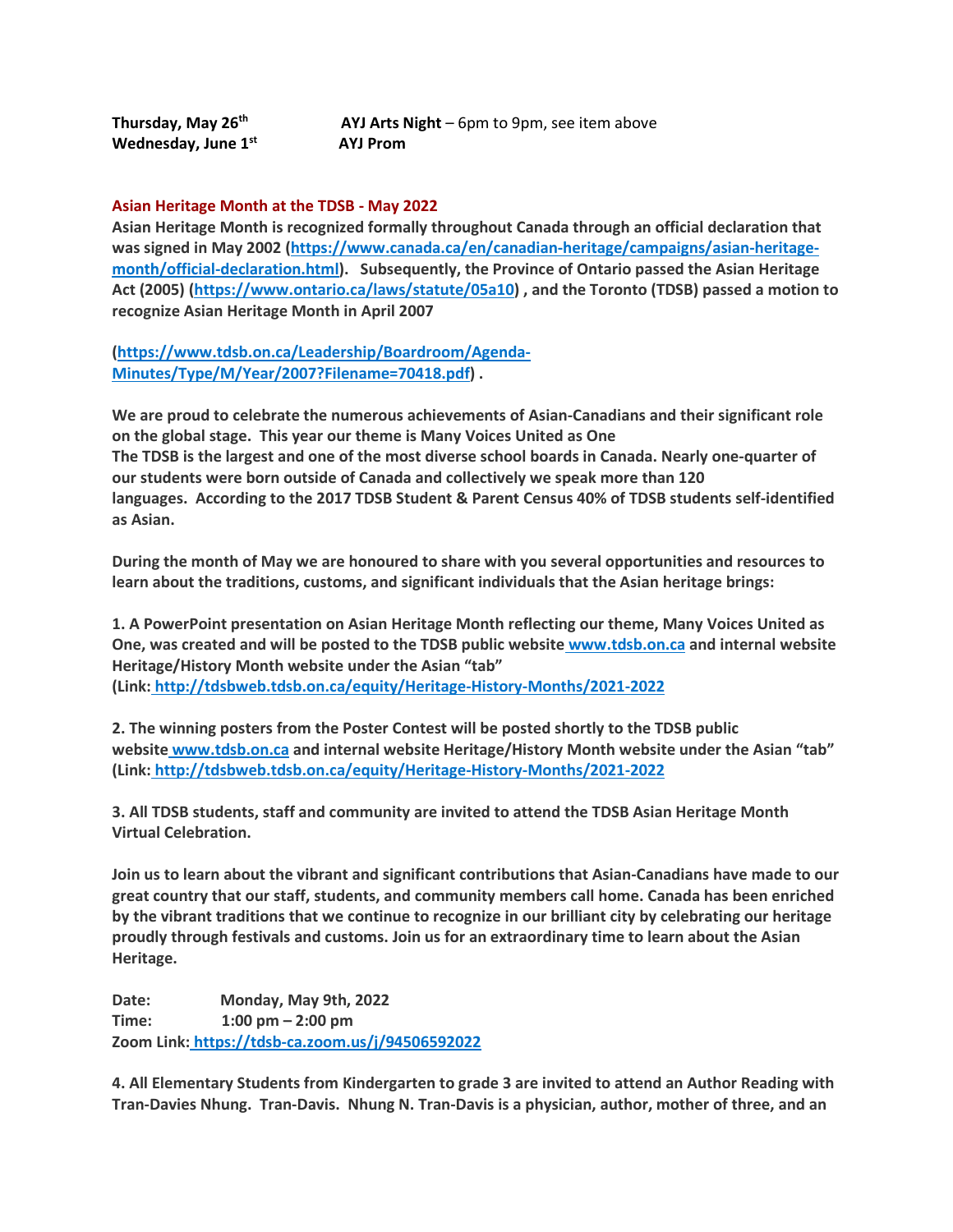advocate for social justice in education. At the age of five, her family was sponsored to Canada as **refugees from the Vietnam war. She loves to write children's stories that convey the humanity in our** lives. She has spoken at the UN's International Organization on Migration in Geneva as part of their "I **am a Migrant" campaign to help reduce hate speech and promote tolerance. Her books have been shortlisted for the Alberta Literary Award, Red Maple Award, and Blue Spruce Award."**

**Date: Wednesday, May 18, 2022 Time: 12:30 pm – 1:15 pm. Zoom Link: <https://tdsb-ca.zoom.us/j/91570244549>**

**5. All TDSB students, staff and community are invited to attend a Movie Night at the following schools. More details will be shared when finalized. Stay tuned!**

**· Henry Kelsey Middle School 1200 Huntingwood Dr, Scarborough, ON M1S 1K7**

**· Martin Grove Collegiate Institute 50 Winterton Dr, Etobicoke, ON M9B 3G7**

**· Parkdale Junior and Senior Public School 78 Seaforth Ave, Toronto, ON M6K 3L2**

**· Zion Heights Middle School 5900 Leslie St, North York, ON M2H 1J9**

**6. Students from grades 6 – grades 12 are invited to attend a panel of speaker's event called, Truth & Reconciliation: Calls to Action. Mark your calendars:**

**Date: Wednesday, May 25, 2022 Time: 1:00 pm – 2:00 pm Registration details to follow.**

#### **2. Jewish Heritage Month at the TDSB - May 2022**

**Throughout the month of May, TDSB's Jewish Heritage Month Committee and the Ontario Jewish Archives are offering a lively and historical guided walking tour of Kensington Market to Grade 6 and 7 TDSB students in honour of Jewish Heritage Month.**

**"A Trip to the Market" is an engaging exploration of the history, music and architecture the market has to offer. This opportunity will connect students to a significant part of Toronto's local history as a destination for new immigrant groups.**

**The walking tour focuses on the stories of Toronto's early Jewish community, largely immigrants from Eastern Europe. TDSB's TUSC (Toronto Urban Studies Centre) staff will guide the groups through the sites, smells, and sounds of the market. Destinations include historical homes, former businesses, and culminates at the beautiful and historic Kiever Synagogue.**

That's all for now AYJ, have a super long weekend!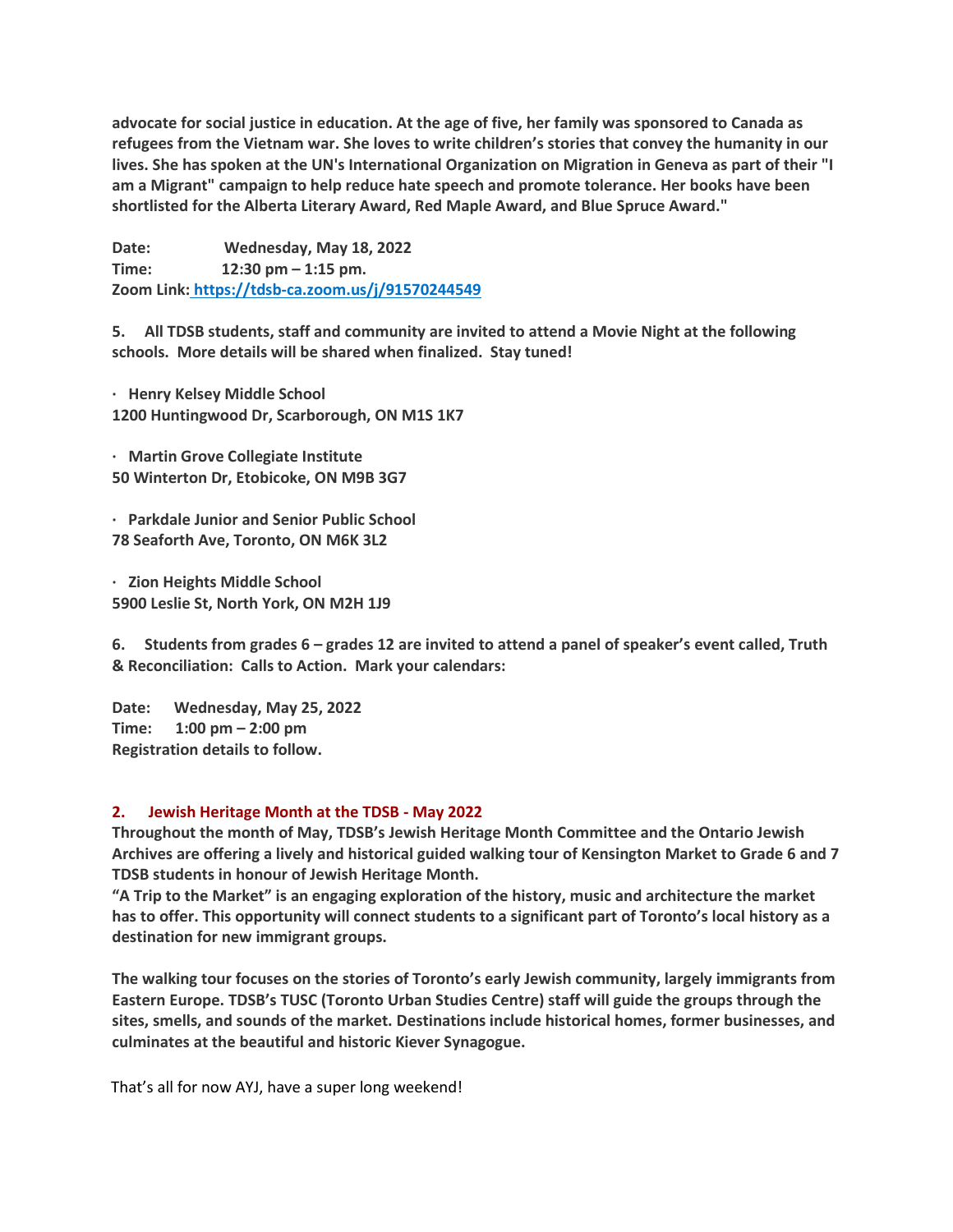Peter Paputsis (he/him) Principal AY Jackson SS See the light . . . BE the light! 416-395-3140

P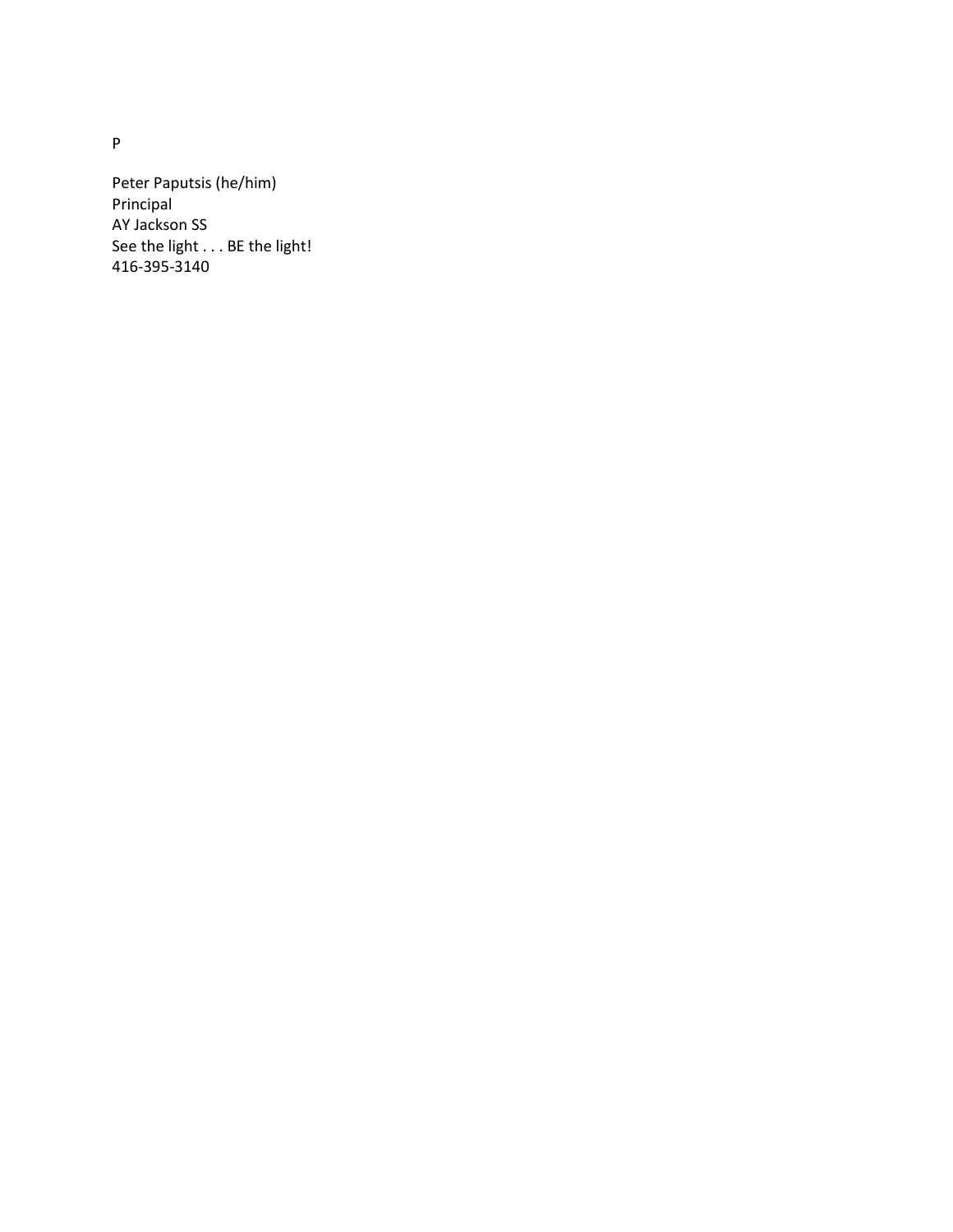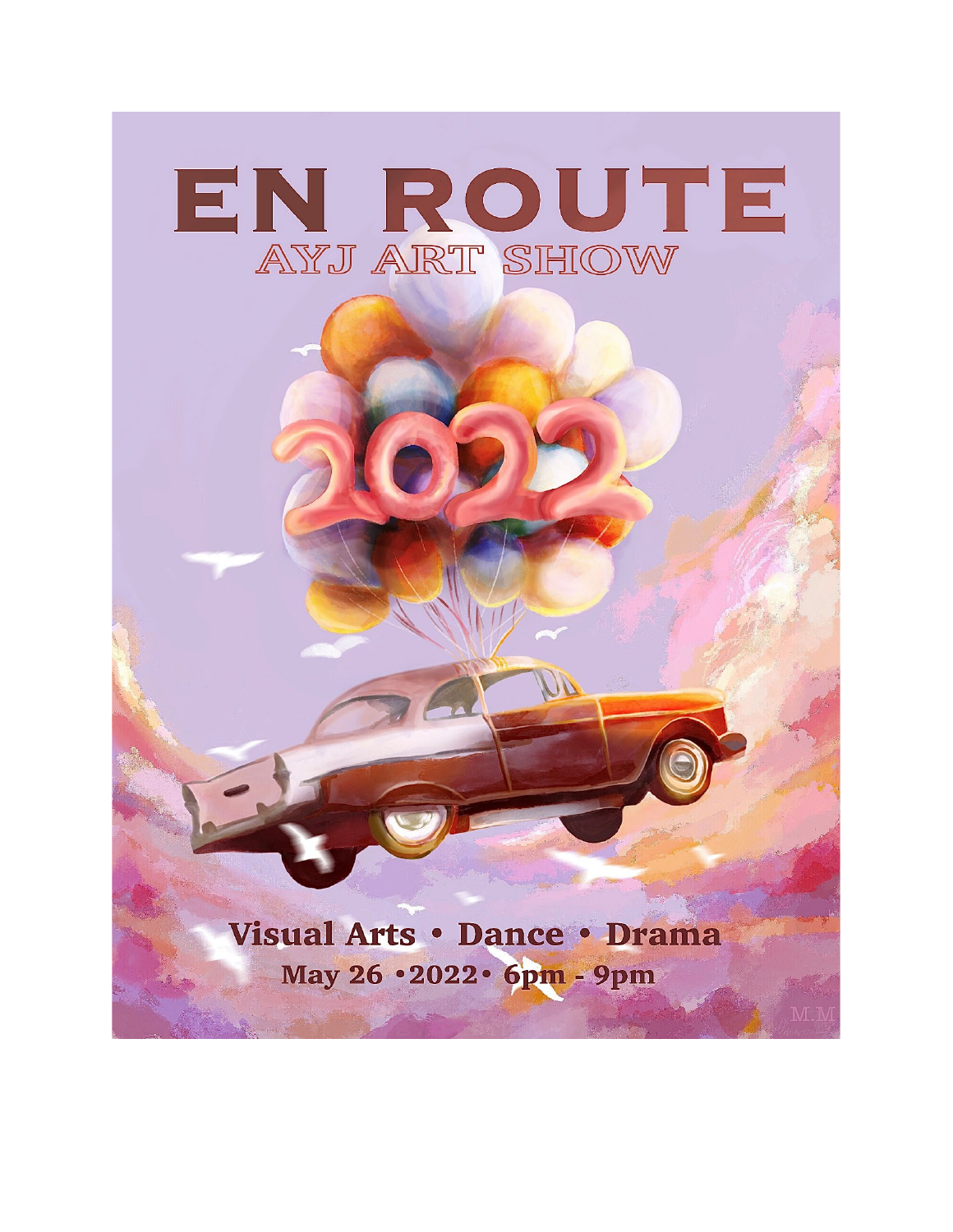## **CLASSROOM DRIVE**

Help us raise money for individuals experiencing homelessness here in Toronto from May 24 to 31. The class that raises the most money will win a prize.